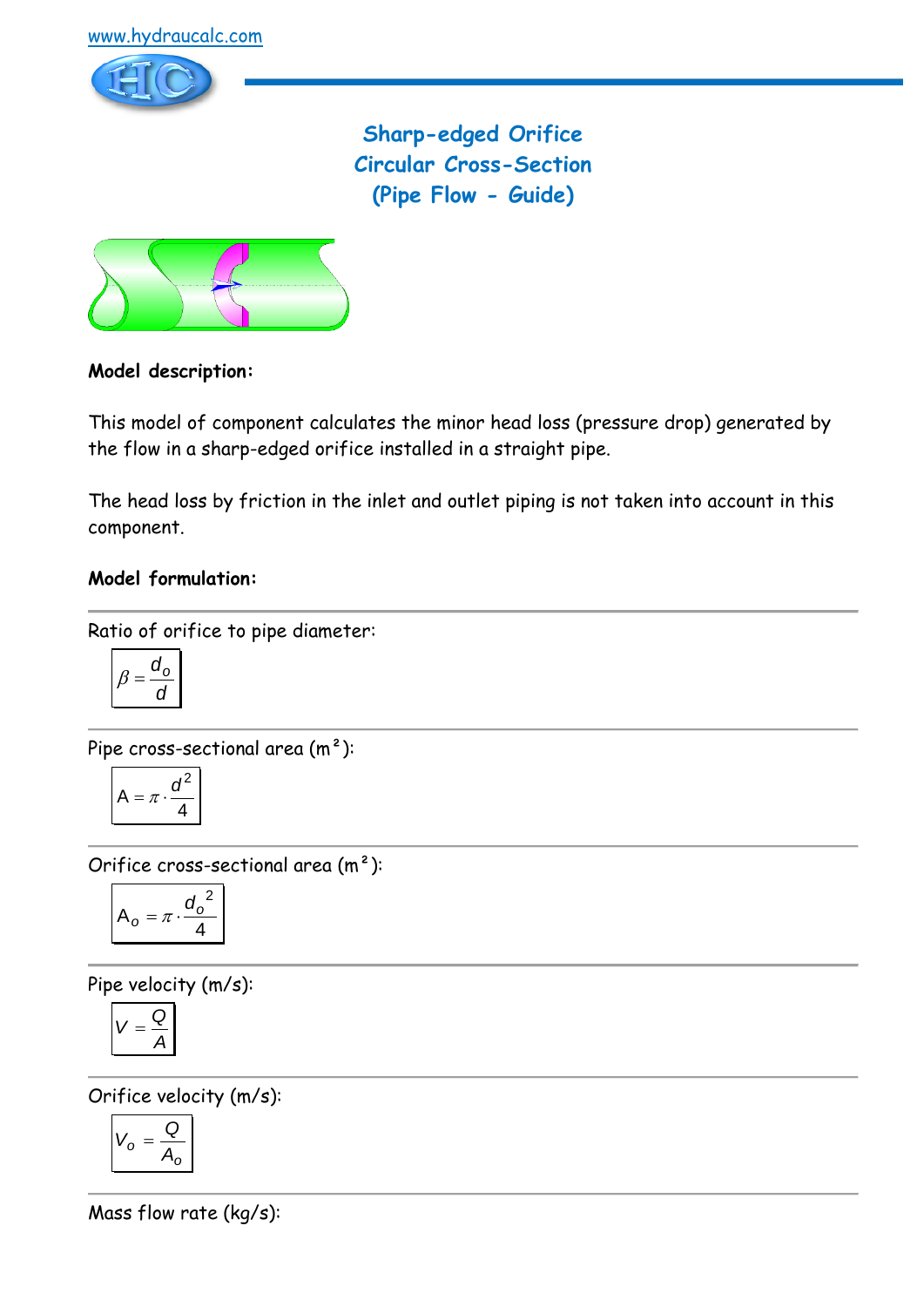$$
G=Q\cdot \rho
$$

Reynolds number in pipe:

$$
N_{\text{Re}} = \frac{V \cdot d}{v}
$$

Reynolds number in orifice:

$$
N_{\text{Re}_O} = \frac{V_o \cdot d_o}{v}
$$

Jet velocity ratio:



Velocity in vena contracta (m/s):

Vena contracta cross-sectional area (m²):

$$
A_c = \frac{Q}{V_c}
$$

Coefficient of local resistance (NRe $_{\circ}$   $\geq 10^{4}$ ):

$$
K_o = 0.0696 \cdot (1 - \beta^5) \cdot \lambda^2 + (\lambda - \beta^2)^2
$$

([1] equation 13.3)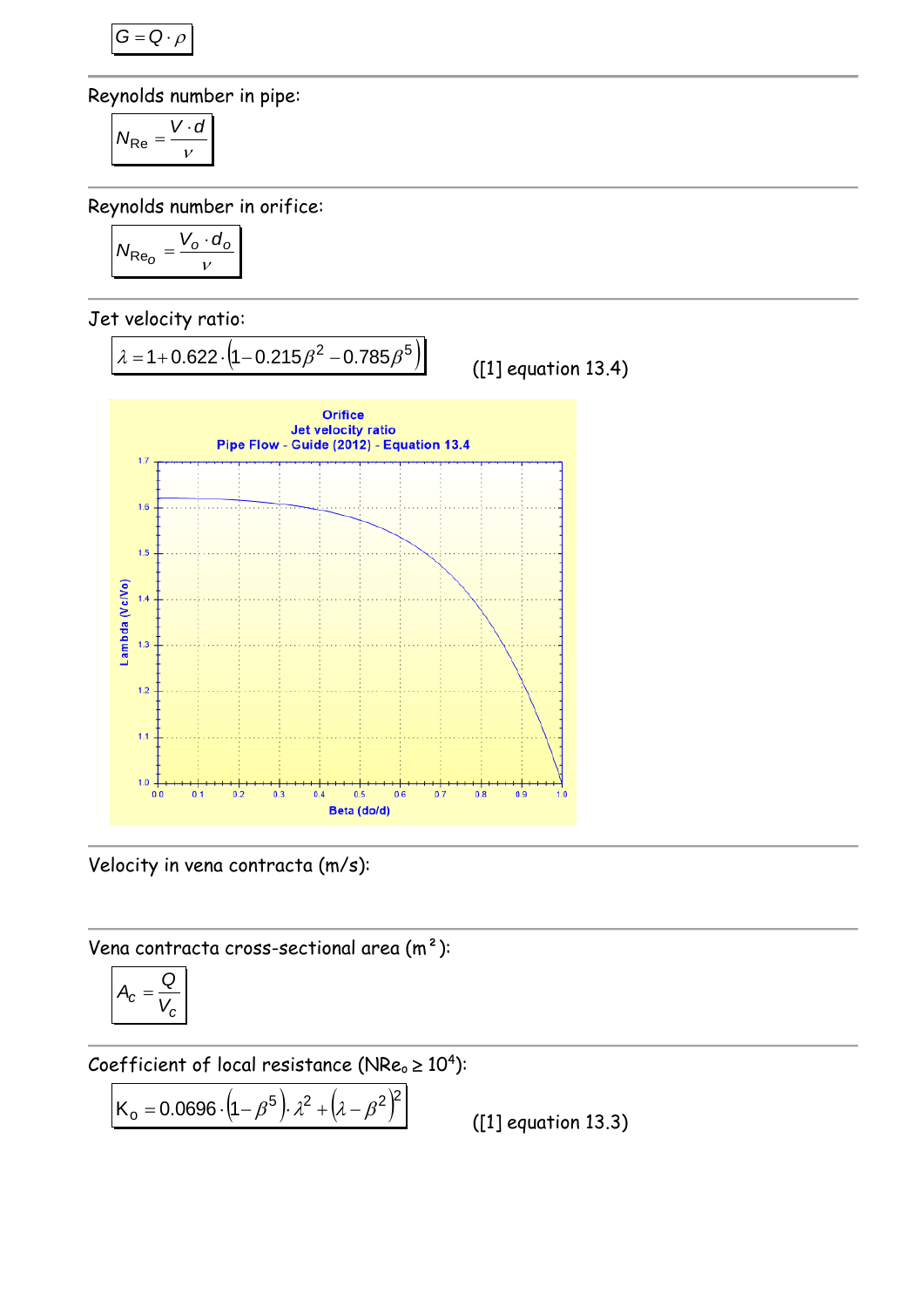

Total pressure loss coefficient (based on the mean pipe velocity):

$$
K = K_o \cdot \left(\frac{A}{A_o}\right)^2
$$

Total pressure loss (Pa):

$$
\Delta P = K \cdot \frac{\rho_m \cdot V^2}{2}
$$

Total head loss of fluid (m):

$$
\Delta H = K \cdot \frac{V^2}{2 \cdot g}
$$

Hydraulic power loss (W):

 $Wh = \Delta P \cdot Q$ 

#### **Symbols, Definitions, SI Units:**

| $d_0$ | Orifice diameter (m) |
|-------|----------------------|
|-------|----------------------|

- d Internal pipe diameter (m)
- $\beta$  Ratio of orifice to pipe diameter ()
- $A_0$  Orifice cross-sectional area  $(m^2)$
- A Pipe cross-sectional area  $(m<sup>2</sup>)$
- $Q$  Volume flow rate  $(m<sup>3</sup>/s)$
- G Mass flow rate (kg/s)
- V<sub>o</sub> Mean velocity in orifice diameter (m/s)
- V Mean velocity in pipe diameter (m/s)
- NRe<sub>o</sub> Reynolds number in orifice ()
- NRe Reynolds number in pipe ()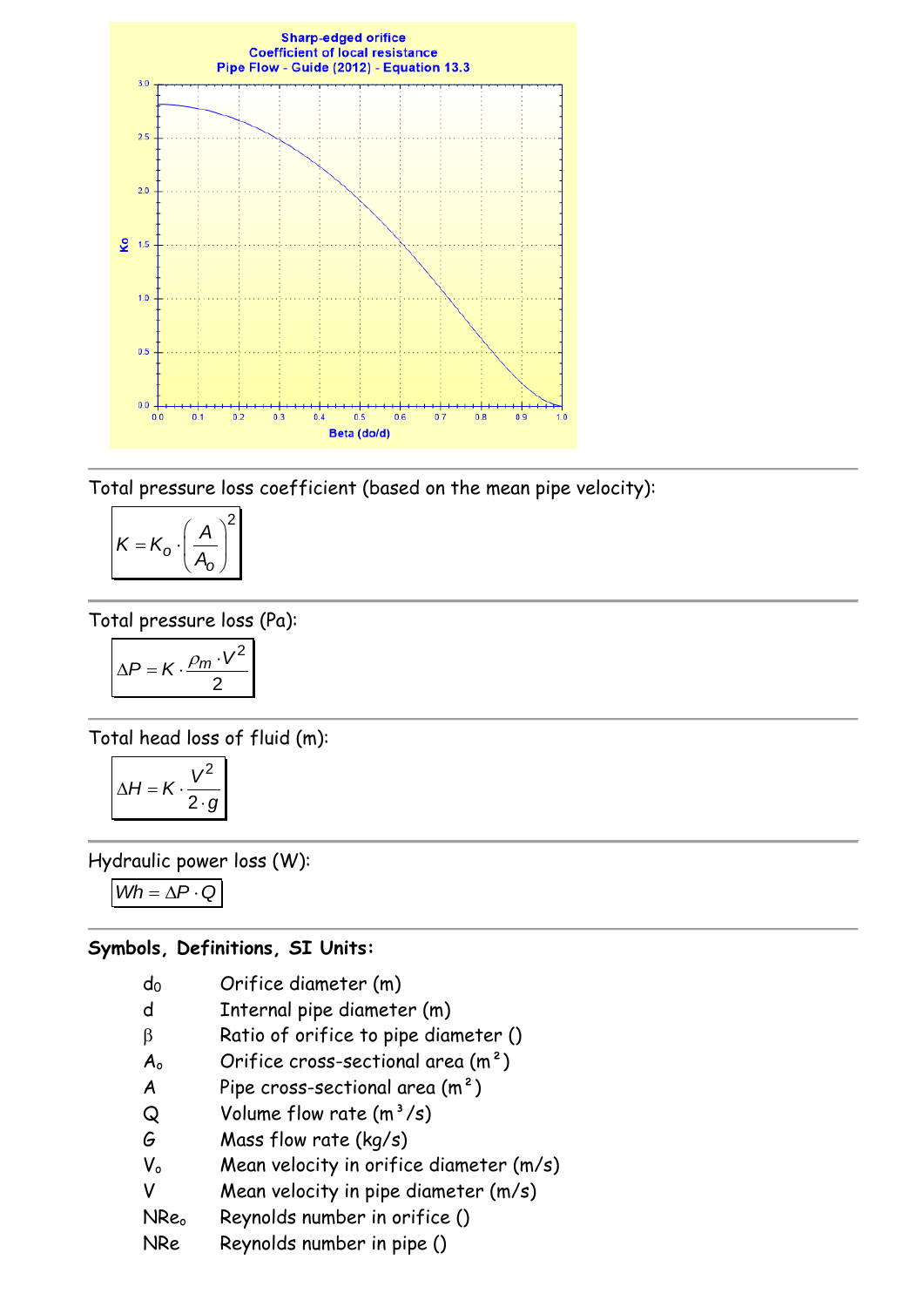| λ                         | Jet velocity ratio ()                                                |
|---------------------------|----------------------------------------------------------------------|
| $V_c$                     | Mean velocity in vena contracta (m/s)                                |
| $\mathsf{K}_{\mathrm{o}}$ | Coefficient of local resistance ()                                   |
| K                         | Total pressure loss coefficient (based on the mean pipe velocity) () |
| $\Delta P$                | Total pressure loss (Pa)                                             |
| $\Delta H$                | Total head loss of fluid (m)                                         |
| Wh                        | Hydraulic power loss (W)                                             |
| $\rho_{\rm m}$            | Fluid density $(kq/m^3)$                                             |
| ν                         | Fluid kinematic viscosity $(m^2/s)$                                  |
| q                         | Gravitational acceleration $(m/s^2)$                                 |

### **Validity range:**

- turbulent flow regime in the orifice (NRe<sub>o</sub>  $\geq 10^4$ )
- stabilized flow upstream of the orifice

## **Example of application:**



# **References:**

[1] Pipe Flow: A Practical and Comprehensive Guide. Donald C. Rennels and Hobart M. Hudson. (2012)